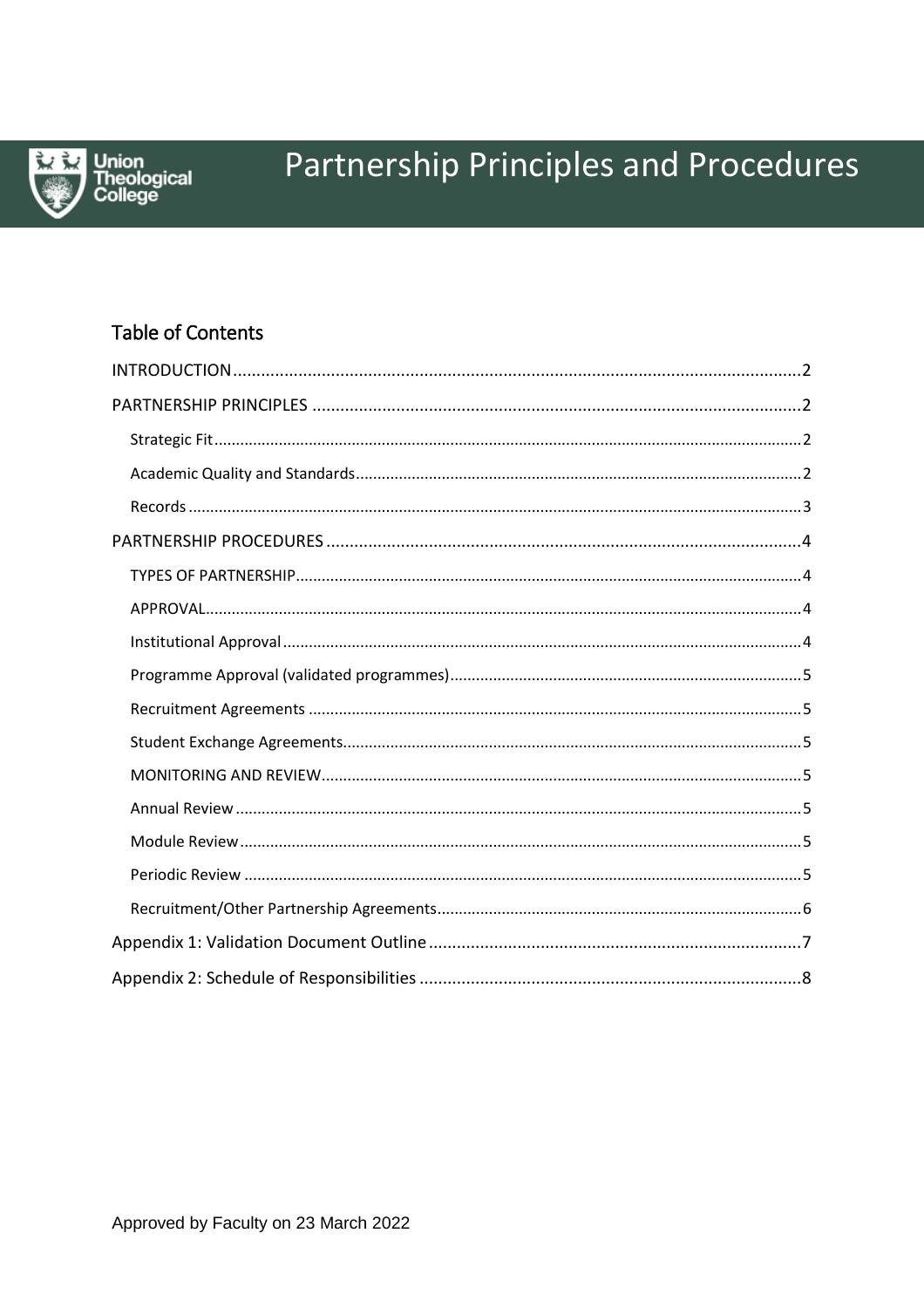# <span id="page-1-0"></span>INTRODUCTION

As a small specialist College, partnerships with other educational institutions or organisations can bring the benefits of broadening horizons and enriching student and staff experience. The Teaching and Learning Strategy 2020 – 25 includes the following objectives:

- Partnership agreements with cognate institutions for student and staff exchange (2025)
- Research links with other institutions including St Mary's University, Twickenham (2022)
- A joint research project with at least one other institution (2025)
- Links with a range of organisations, both community and faith-based (enabler)
- Established collaborative relationships with key partners and begun mutually beneficial endeavours (2025)

The College will ensure that all partnership arrangements meet the expectations, practices and guiding principles of the UK Quality Code for Higher Education **Partnerships** (2018)

# <span id="page-1-1"></span>PARTNERSHIP PRINCIPLES

The following principles<sup>1</sup> form a framework for UTC/PTFI Partnerships:

<span id="page-1-2"></span>Strategic Fit

- 1. All partnerships must align with the Union Theological College Teaching and Learning Strategy 2020-25
- 2. All partnerships must align with the College's values and ethos.

<span id="page-1-3"></span>Academic Quality and Standards

- 3. PTFI will be accountable for assuring the overall quality and academic standards of provision, regardless of the type of partnership.
- 4. PTFI will have in place governance procedures to authorise and oversee the development and closure of partnership arrangements and to monitor their effective operation. These will be detailed in Partnership Procedures.
- 5. The College will undertake due diligence enquiries, and non-legally binding written agreements will be signed prior to the commencement of student registration.
- 6. Provision delivered through partnership arrangements will be subject to quality procedures that are at least as rigorous, secure and open to scrutiny as those used for provision delivered by the College. These will be detailed in the Partnership Procedures.
- 7. PTFI will retain the authority and responsibility for awarding certificates and record of study in relation to student achievement where teaching is delivered by others.

 $\overline{a}$ 

<sup>1</sup> Approved by QAPASAP 9 June 2021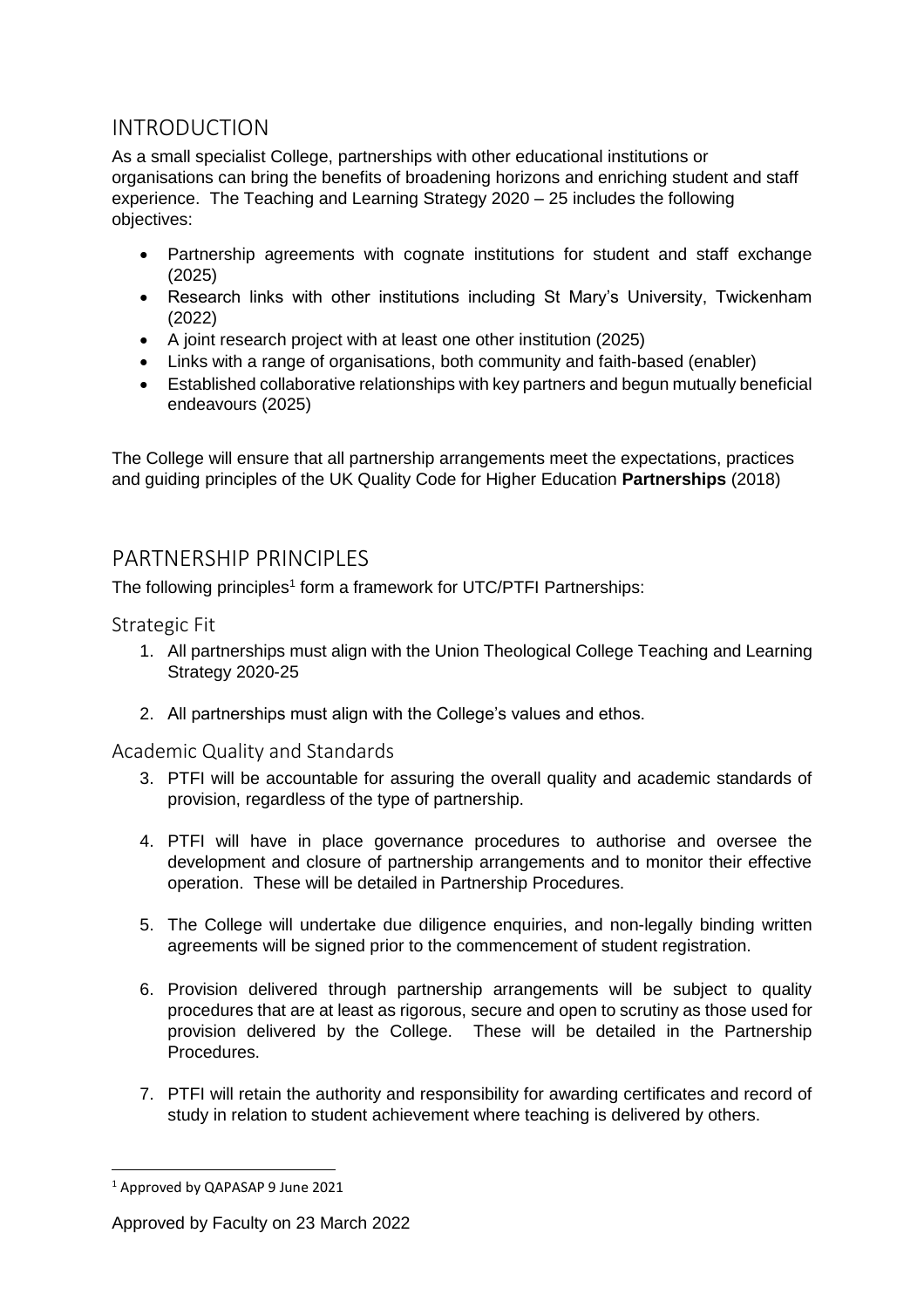8. PTFI, through the College, will monitor and evaluate all partnership arrangements to satisfy itself that the arrangements are achieving their stated outcomes and that academic standards and quality are being maintained. These will be detailed in the Partnership Procedures.

## <span id="page-2-0"></span>Records

9. The College will maintain accurate, up-to-date records of all partnership arrangements that are subject to a formal agreement.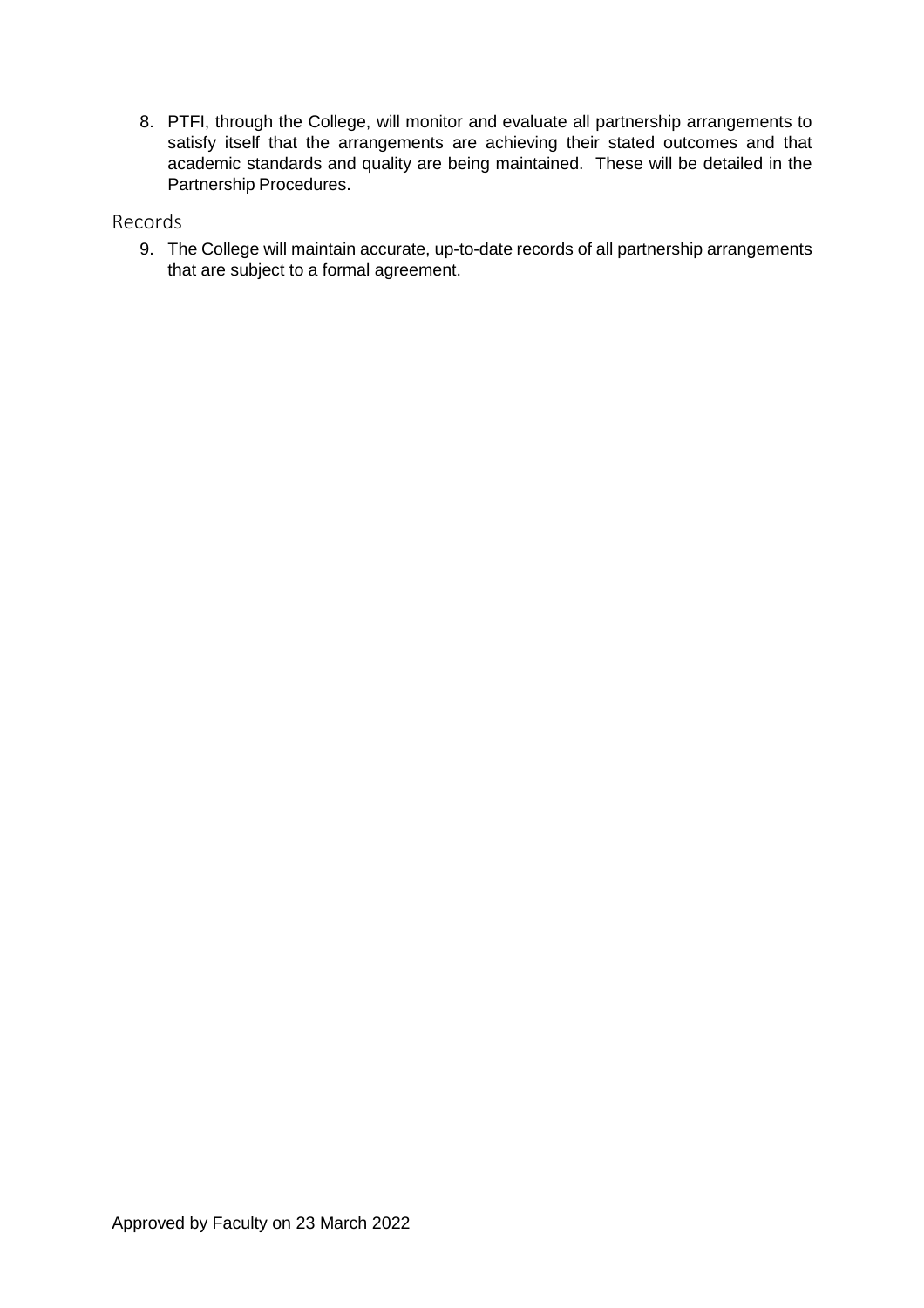# <span id="page-3-0"></span>PARTNERSHIP PROCEDURES

# <span id="page-3-1"></span>TYPES OF PARTNERSHIP

Partnerships that require a formal agreement include:

- validation arrangements whereby the PTFI awards a qualification for a programme which is developed and delivered by another institution.
- franchise arrangements whereby the PTFI awards a qualification for a programme which is developed by the College and delivered by another institution.
- recruitment arrangements whereby another organisation recruits on behalf of the College.
- work-based learning arrangements where students undertake placements as part of their accredited programme.
- student exchange with a partner institution

## <span id="page-3-2"></span>APPROVAL

When a partnership is proposed, consideration should be given by PTFI to the strategic fit of the proposal before initial approval to proceed with development is given. PTFI will assign a Partnership Coordinator to liaise with the proposed partner to ensure that the approval processes run smoothly and, if approval is given, to continue to liaise with the partner in the operation, and review of the agreement. It should be noted that all partnership agreements must be approved by the Management Committee via the Finance, Property and Administration Panel (FPAP) and the Teaching and Learning Panel (TLP) prior to signature.

#### **Institutional approval and programme approval procedures may proceed concurrently.**

## <span id="page-3-3"></span>Institutional Approval

Due diligence must be carried out on the proposed partner. The decision whether or not to proceed with a proposed partnership is based upon strategic fit, an assessment of risk, potential benefits, and financial viability. When considering proposals, the College will need to be satisfied that:

- the proposal is a strategic fit
- the institution/organisation is of good standing and financially sound
- the proposal is viable in terms of resources and is fully costed
- the proposed arrangements will protect the quality of the student experience and the standard of the awards
- the institution/organisation has appropriate equality and diversity policies
- a proper assessment of the benefits and risks attached to the collaboration has been made and that there are actions/procedures in place to mitigate any risks
- appropriate institutional arrangements have been made
- consideration is given to any cultural, regulatory or regional-specific requirements affecting the proposed partner which may impact on the content or delivery of the collaborative arrangement
- there are no conflicts of interest between the collaborative institution and UTC/PTFI.
- For student exchange, that the learning resources and student support are at least comparable to those offered by the College

Approved by Faculty on 23 March 2022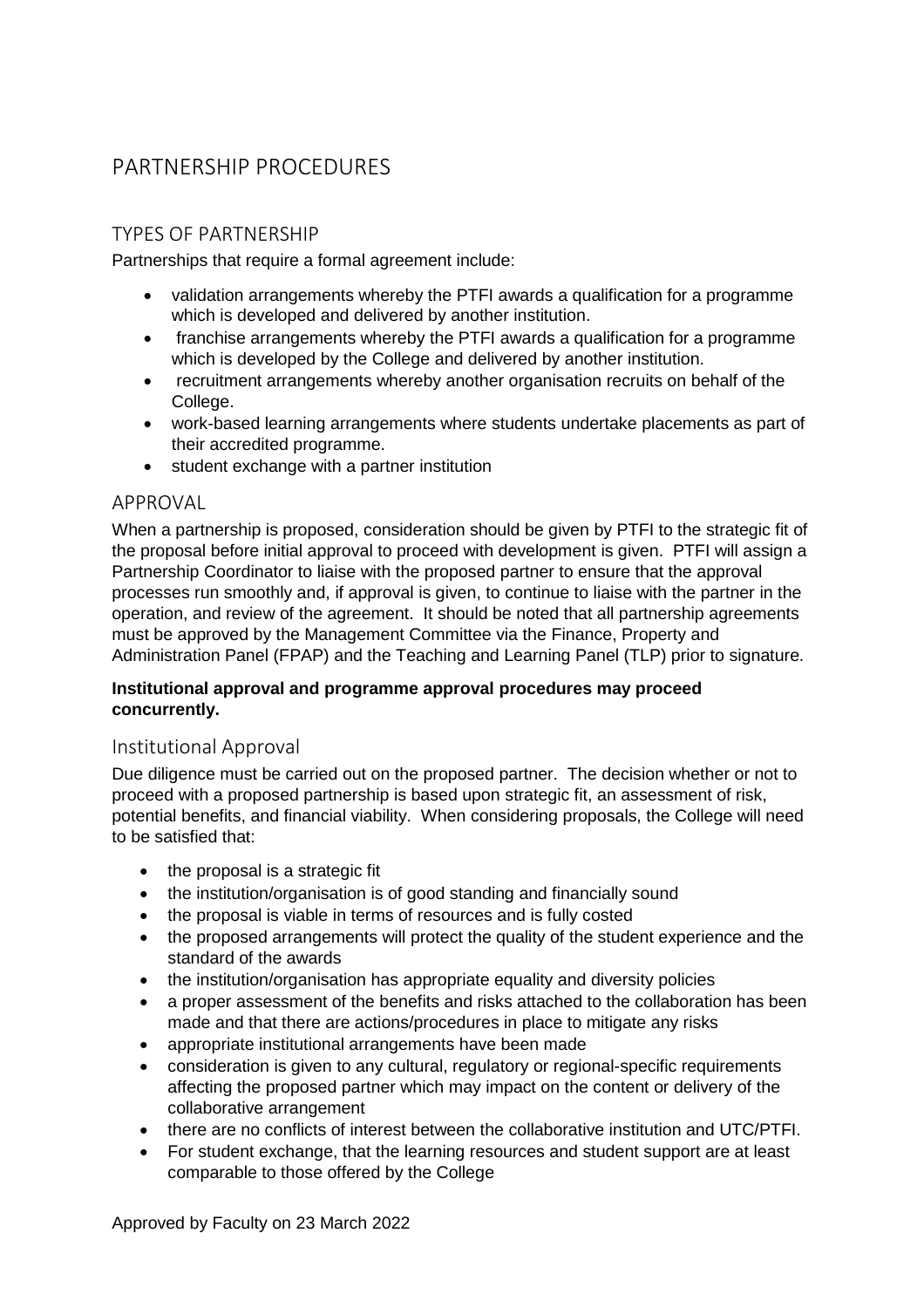## <span id="page-4-0"></span>Programme Approval (validated programmes)

Where a programme is developed by the proposed partner, a validation document must be drafted and submitted to the College for approval. Appendix 1 includes the outline for this document. In addition, the Partnership Coordinator will liaise with the proposed partner to develop a schedule of responsibilities (see Appendix 2) which will be used as a basis for the Memorandum of Agreement (MoA).

The Quality Action Panel (QAP) will oversee these arrangements and will provide comments and recommendations to Faculty. A validation panel will be established consisting of members of Higher Education Advisory Panel, QAP and TLP. The validation panel will meet with the Programme Team from the proposed partner either in person or online. The College Administration will arrange the validation meeting and act as secretary to the meeting, producing a report with recommendations and conditions for approval with a deadline for a response by the partner. The report and response will be considered by Faculty and a recommendation made to PTFI. If programme approval is given, a non-legally binding MoA will be drawn up and signed by both parties. The MoA will normally cover a period of five years with a review carried out six months before the expiry date.

#### <span id="page-4-1"></span>Recruitment Agreements

Where the College wishes to enter into a recruitment agreement with an organisation, due diligence must be followed and a MoA drawn up with particular reference to financial aspects. The agreement must be given initial approval to proceed by the Faculty and referred to the FPAP for final approval by the Management Committee.

#### <span id="page-4-2"></span>Student Exchange Agreements

Where the College wishes to enter into a student exchange agreement with a partner institution, a MoA must be approved to indicate the maximum number of students; the programme involved; financial arrangements and support arrangements.

#### <span id="page-4-3"></span>MONITORING AND REVIEW

#### <span id="page-4-4"></span>Annual Review

All validated/franchised programmes will be required to submit reports through the Partnership Coordinator to Faculty for the Annual Review.

#### <span id="page-4-5"></span>Module Review

All validated/franchised programmes will be required to submit reports through the Partnership Coordinator to Faculty for Module Review.

#### <span id="page-4-6"></span>Periodic Review

All agreements will be for a maximum period of five calendar years. Where the agreement involves a validated or franchised programme there will be a full review of the programme and the agreement at least six months prior to the end of the agreement. The review will take the form of a validation with the addition of a review document which contains a commentary on the performance of the programme to include student numbers, retention and achievement data. The validation panel will interview students as well as staff who deliver the programme. The financial viability of the agreement will also form part of the validation. A report will be produced containing recommendations and conditions for further approval and commendations where appropriate. The report and the programme team response will be submitted to Faculty and a recommendation made to PTFI. A new MoA will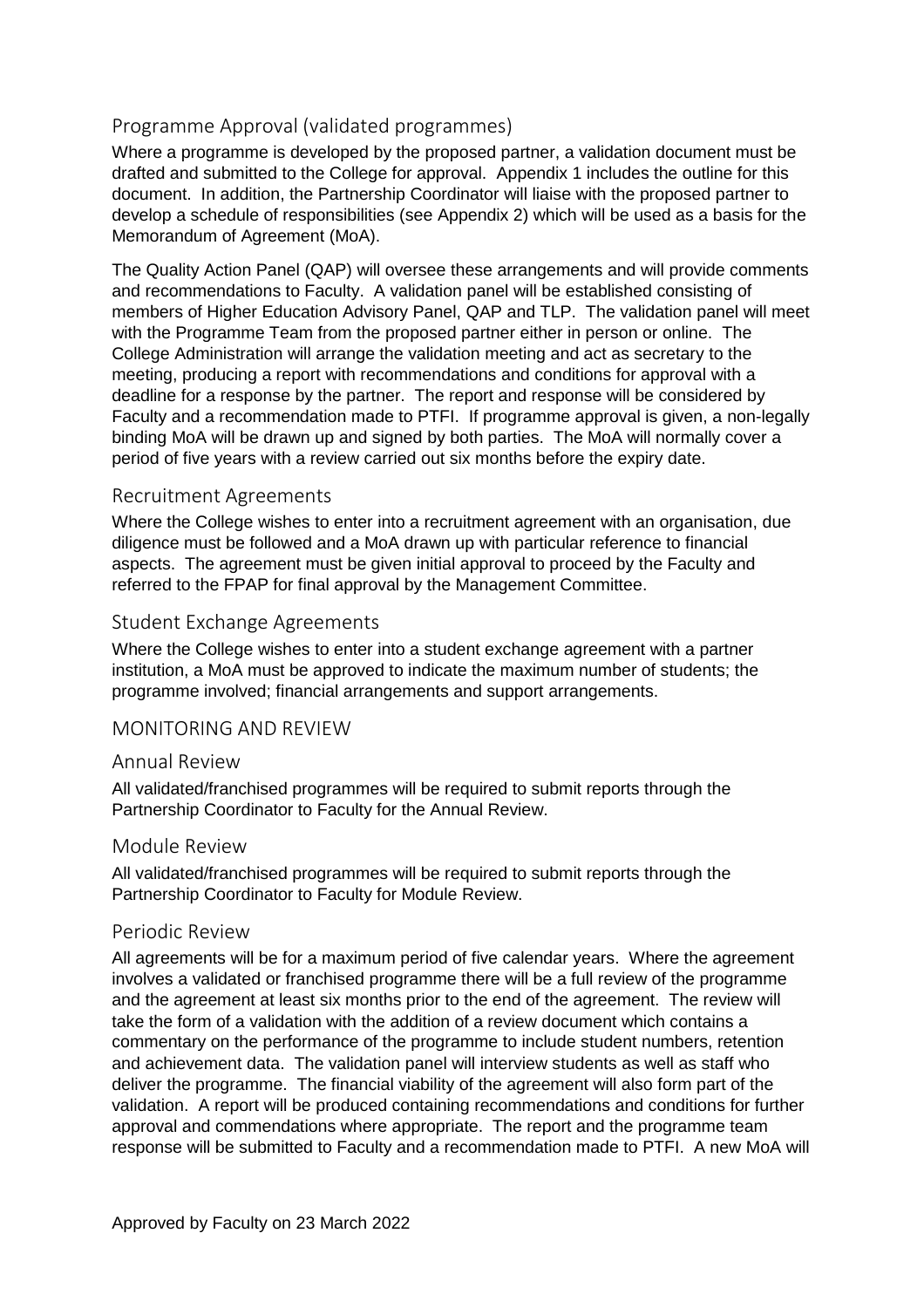be drawn up and signed by both parties following approval by the Management Committee of the College.

## <span id="page-5-0"></span>Recruitment/Other Partnership Agreements

All other agreements will be reviewed at least six months prior to the date of expiry. These reviews will consider financial viability, continued strategic fit and, where appropriate, the student experience. The QAP will initiate the review and where appropriate the renewal will be recommended to Faculty prior to submission to the FPAP for final approval by the Management Committee.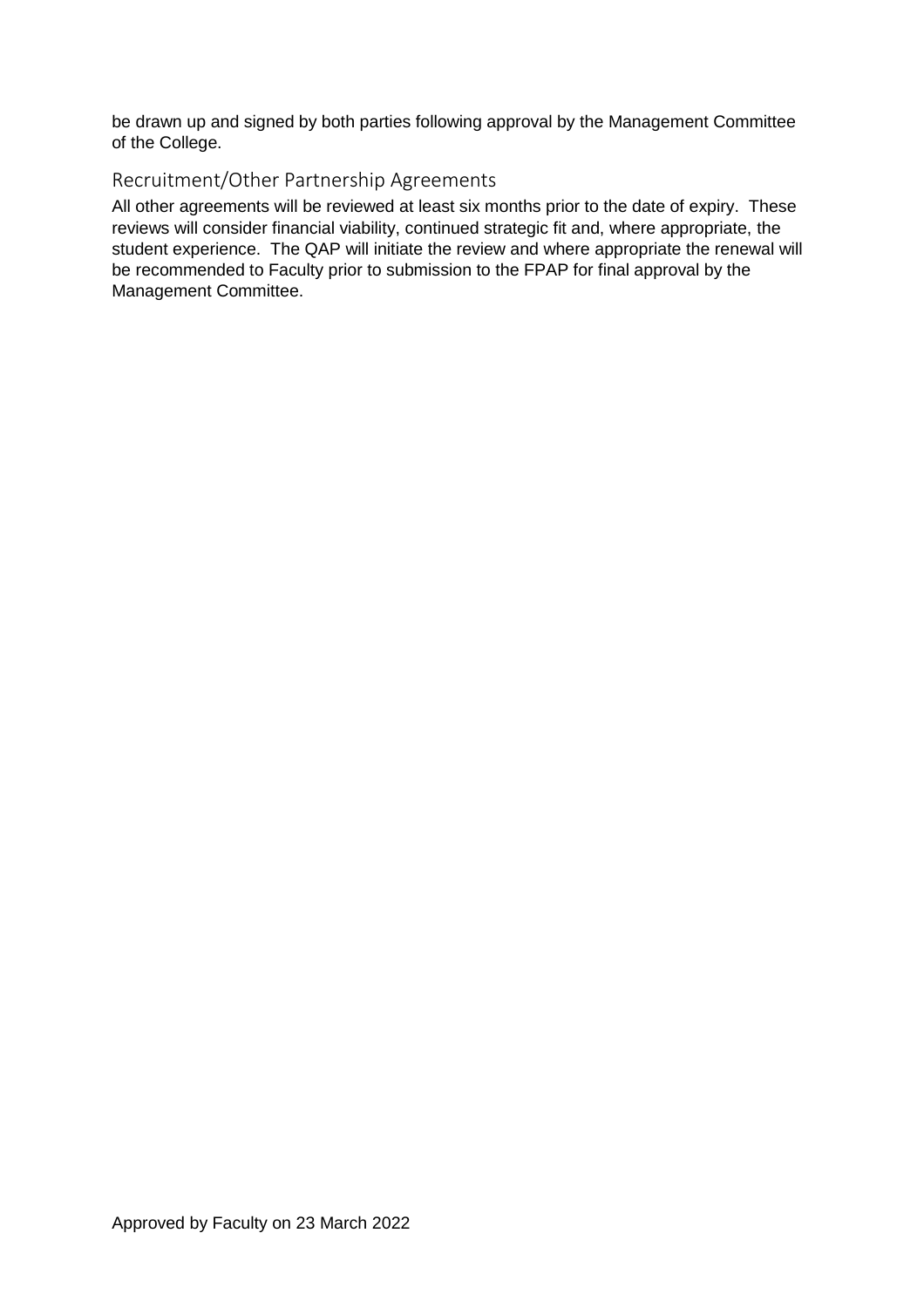# <span id="page-6-0"></span>Appendix 1: Validation Document Outline

#### Introduction

*Information about the institution/organisation to include mission, history, and financial standing.*

Rationale for the collaboration

*Fit with Union Theological College*

Rationale for the programme

*Market need*

Marketing and Recruitment

*Proposed marketing strategy and target student numbers. Admissions procedure and widening access policy.*

Programme

*An outline of the proposed programme in the form of a programme specification.*

Modules

*Module specifications for each module* 

Student Support

Teaching Resources

*Teaching facilities, academic staff CVs, Library and IT facilities, use of VLE and hybrid teaching.*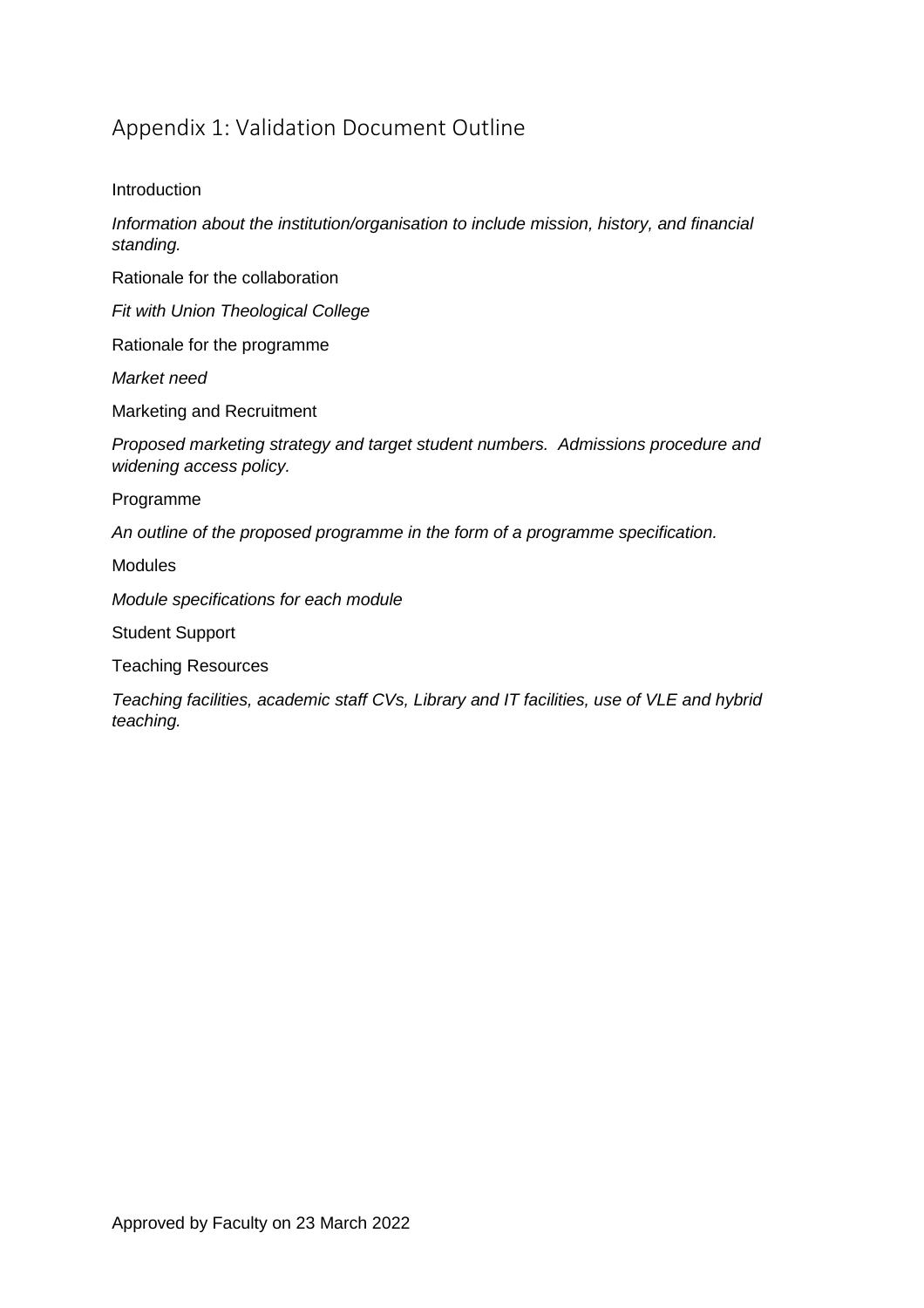# Appendix 2: Schedule of Responsibilities

**Collaborative Provision - Schedule of Responsibilities**

## **Schedule of responsibilities for the collaborative arrangement between Union Theological College and Partner**

<span id="page-7-0"></span>

| Contract dates (from and to)                                                       |  |
|------------------------------------------------------------------------------------|--|
| Prog name and award                                                                |  |
| Location(s) of study                                                               |  |
| Type of partnership<br>arrangement<br>(Franchise/Validation/Flying<br>Faculty etc) |  |
| Main contact name (College<br>Partnership Coordinator)                             |  |
| Main contact (Partner)                                                             |  |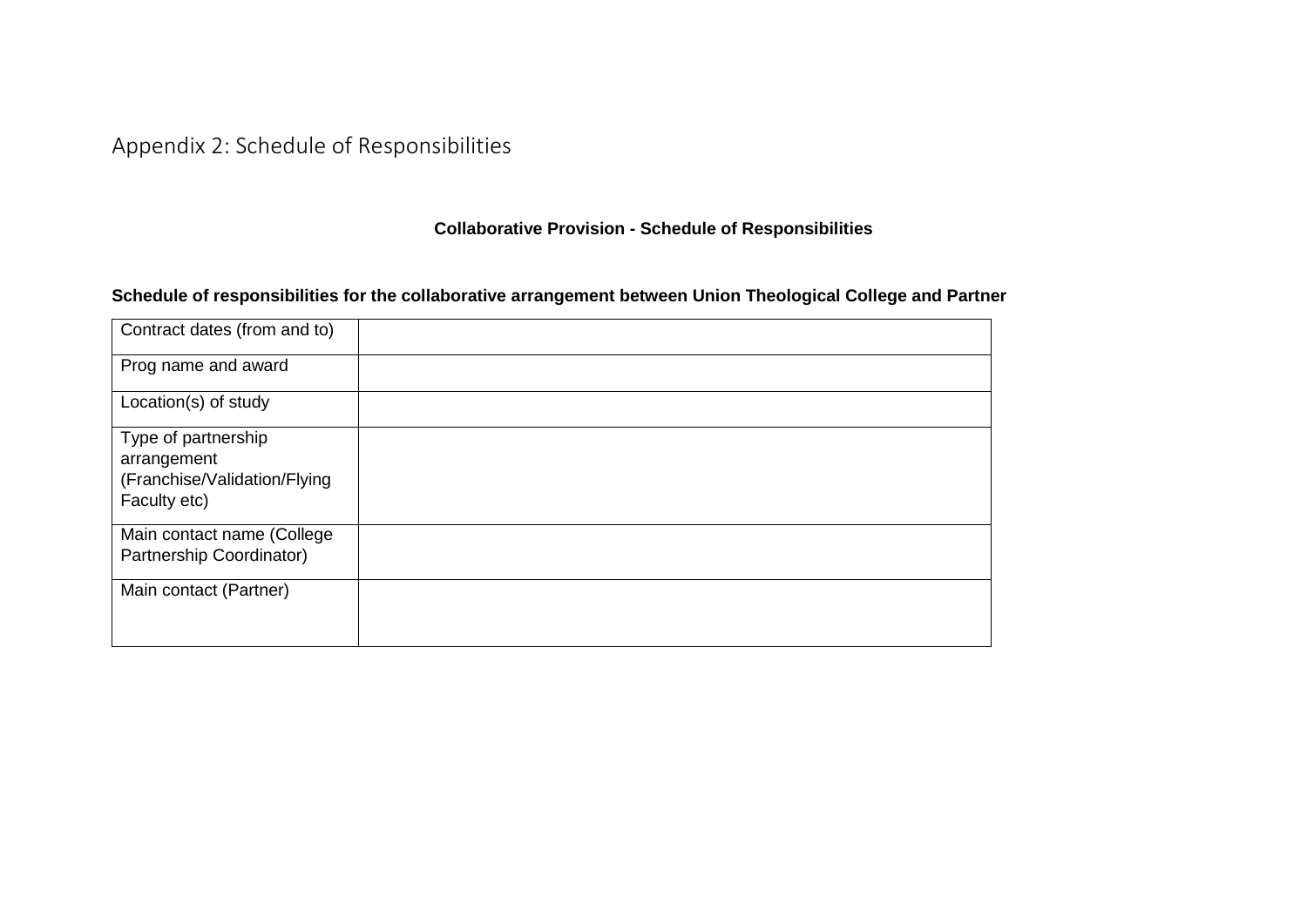## **Details of responsibilities:**

| <b>Function</b>            | <b>Details of agreed</b> | Who is                | When/where does the activity     | <b>Actions</b> |
|----------------------------|--------------------------|-----------------------|----------------------------------|----------------|
|                            | arrangement              | responsible/involved? | take place? Detail key deadlines |                |
|                            |                          |                       | here if applicable               |                |
|                            |                          |                       |                                  |                |
| Visits by Partnership      |                          |                       |                                  |                |
| Coordinator                |                          |                       |                                  |                |
| Admissions/registration    |                          |                       |                                  |                |
| processes including        |                          |                       |                                  |                |
| induction                  |                          |                       |                                  |                |
| Extenuating                |                          |                       |                                  |                |
| circumstances process      |                          |                       |                                  |                |
| Complaints process         |                          |                       |                                  |                |
| (non-academic)             |                          |                       |                                  |                |
| Academic Appeals           |                          |                       |                                  |                |
| process                    |                          |                       |                                  |                |
| <b>Academic Misconduct</b> |                          |                       |                                  |                |
| process                    |                          |                       |                                  |                |
| Access to College          |                          |                       |                                  |                |
| resources e.g. VLE,        |                          |                       |                                  |                |
| Library etc.               |                          |                       |                                  |                |
| Marks entry process        |                          |                       |                                  |                |
| <b>Exam Board</b>          |                          |                       |                                  |                |
| arrangements (to be        |                          |                       |                                  |                |
| updated annually)          |                          |                       |                                  |                |